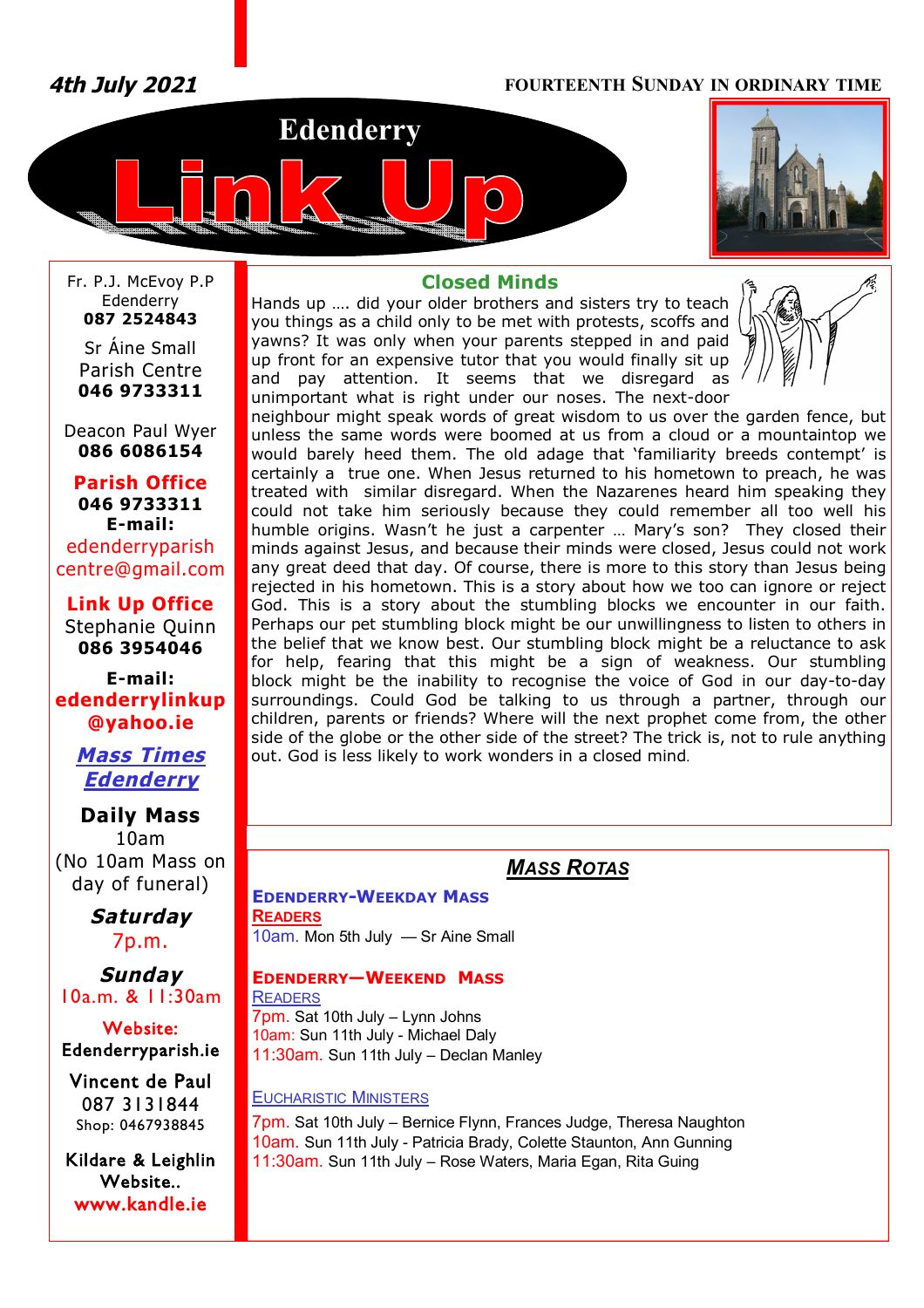# **Community Notices**

# **Parish Office: Open Mon to Fri (9:30am to 1pm).** You are requested to sanitise your hands on entering

and exiting the Parish Office. Face coverings must be wore. Only one person present at the counter at any time.

**Divine Mercy – Sunday 4th July @ 2:45pm.** Detailed

intention for July: for safe holidays for those on vacation, and for all to use the time to grow spiritually in trust in God and the richness of mercy provided to people. Also for healing Fr. PJ McEvoy and for all ill people.

**Weekly Envelope Boxes:** can be picked up in the Parish Office.

**CHY 3 forms:** can you please drop your CHY 3 form back into the Parish Office

**Baptisms:** Baptisms will take place with a maximum of 10 people per family. Face masks must be wore in the Church.

**New Eucharistic Ministers Rota:** can be picked up in the Parish Centre or the Church porch

*If you would like to book a Mass, Baptism or Wedding you can email the Parish office @ [edenderryparishcentre@gmail.com](mailto:edenderryparishcentre@gmail.com) or Phone 046 97 33311*



*The art of conversation is not only to say the right thing at the right time, but also to leave unsaid the wrong things at a tempting moment!*



*Failte* 

*We welcomed the following into the Christian Community through the Sacrament of Baptism:*

*Kayden Conor Armstrong* 

*John-Joey Kiernan* 



# **PARISH LOTTO DRAW RESULTS FOR DRAW HELD ON**

**Wednesday 30th June 2021**

# **NUMBERS DRAWN**



 **No Jackpot Winner 27 Matched 3's won €38 each**

**4 local Winners Alan Farrell - Seamus McGuinness Eoin & Cian Tyrrell - Liz Mulligan**

**Next Week's Jackpot €20,000**

# **FREE ONLINE BEGINNERS COMPUTER CLASS.**

Would you like to get to grips with how to use your computer/ laptop. Covering topics: how to turn on your laptop, typing, emails, shopping on line, social media, internet safety. Classes will start in July, **5 week course.** Contact Karen 087 9840177

# *Babysitter required (occasionally)*

Edenderry / Shean area. For more info please contact: 087 6478651



*Elizabeth (Liz) Young nee Killally Killane, Edenderry* 

> *Sean O'Connell, Carrick Hall, Edenderry*

*Sheila Farrelly, JKL Street, Edenderry*

 *May they Rest in Peace. Our Sympathy to their families* 

# **MASSES FOR THE COMING WEEK**

**Saturday 7pm:** Maureen McDonnell, **Months mind Mass;** Joseph Cummins; & deceased family members; Jodie Corcoran; Kevin Farrell; Paddy Farrell; Nan McCabe; Nicole Conlon; John Duffy

## **Sunday 10am: Sunday 11:30am:** Anne Fanning

**Monday 10am: Tuesday 10am:**

**Wednesday 10am:** 

**Thursday 10am Mass Friday 10am Mass: Mass Card Intentions**

**Saturday 7pm: Tom Bourke Sunday 10am: Sunday 11:30am:** Thomas Fennessy



*We Pray for the following whose Anniversary occurs around this time.* 

*Nida Collins*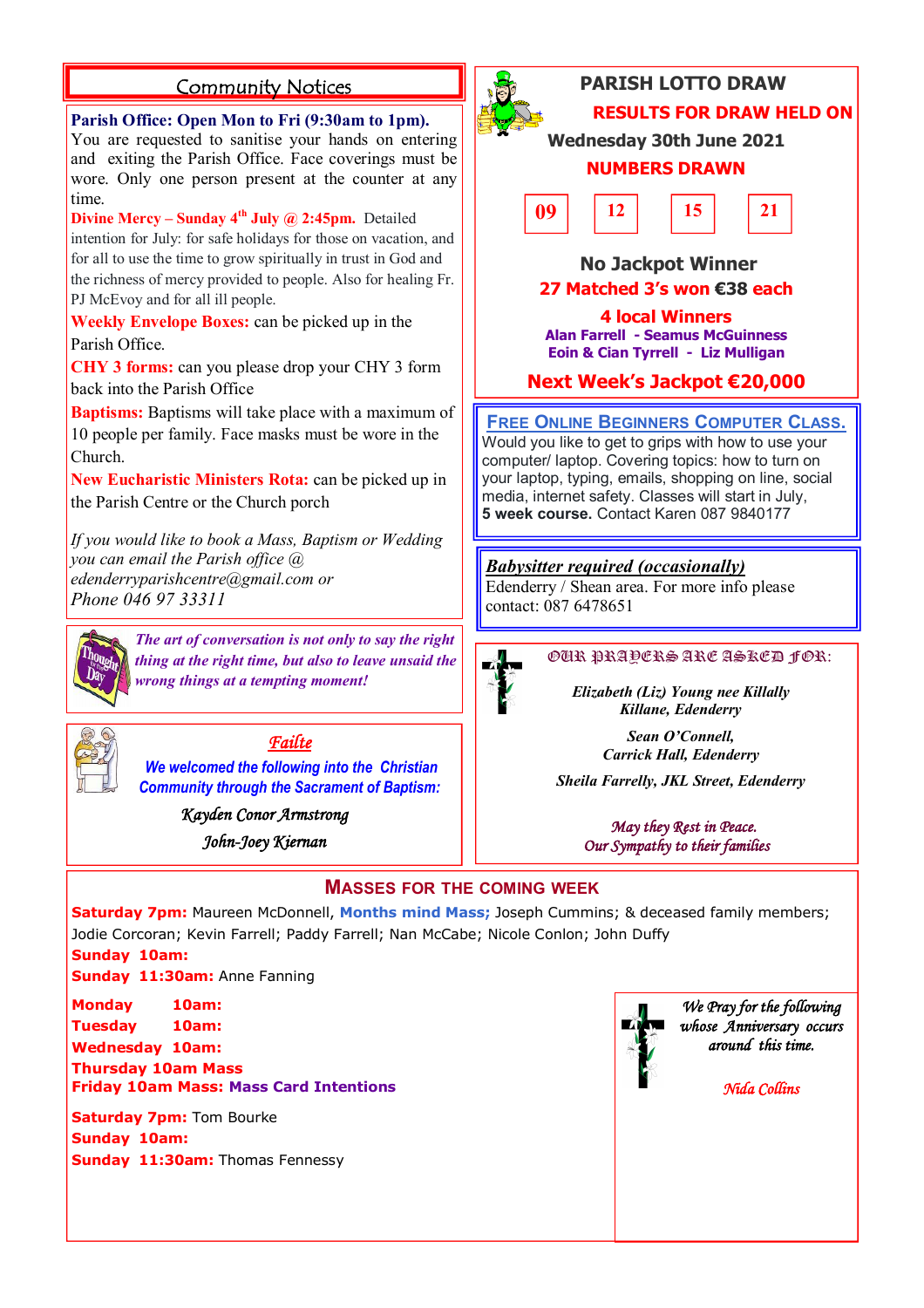

| <b>JESUS</b>  | TFACH          | <b>DISCIPLES</b> | AMAZED          | <b>SYNAGOGUE</b> |
|---------------|----------------|------------------|-----------------|------------------|
| <b>FAITH</b>  | <b>PROPHET</b> | <b>WISDOM</b>    | SABBATH         | <b>HONOR</b>     |
| <b>JOSEPH</b> | <b>JUDAS</b>   | <b>MARY</b>      | <b>SISTERS</b>  | <b>CARPENTER</b> |
| <b>HFARD</b>  | <b>SIMON</b>   | <b>JAMES</b>     | <b>HOMETOWN</b> | MIRACI FS        |

Q Y

> S  $A$ B

W Н

U

EPHTF

E A  $\mathsf{R}$ D

B  $\mathsf{A}$  $\top$  $H$ 

A

S

G B E

J Y

 $J$ 

 $\circ$